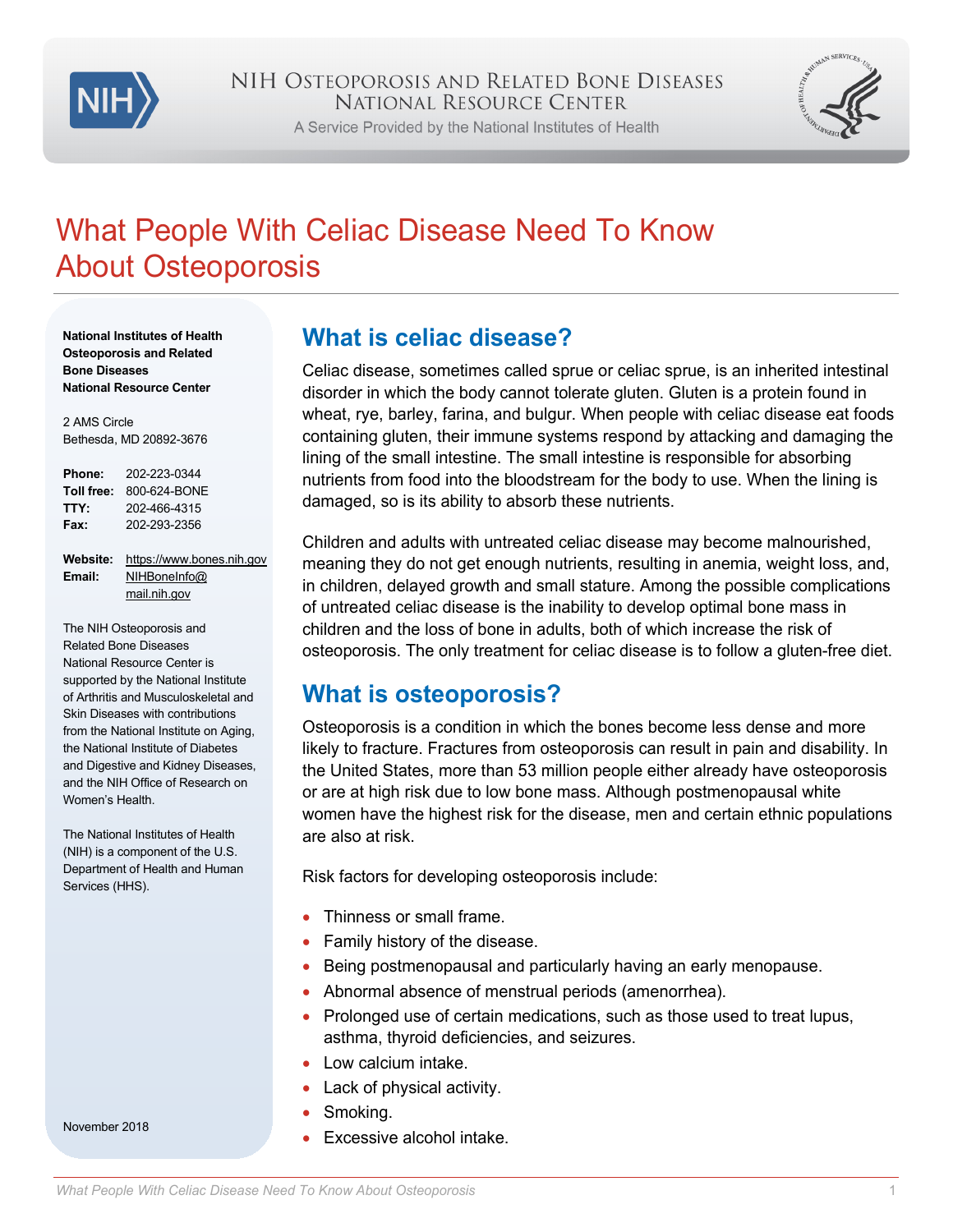### **The link between celiac disease and osteoporosis**

Osteoporosis is a complication of untreated celiac disease. The small intestine is responsible for absorbing important nutrients, such as calcium. Calcium is essential for building and maintaining healthy bones. Even people with celiac disease who consume enough calcium are often deficient in this nutrient. And because calcium is needed to keep bones healthy, low bone density is common in both children and adults with untreated and newly diagnosed celiac disease.

#### **Osteoporosis management strategies**

When most people with celiac disease eliminate foods containing gluten from their diet, normal absorption of nutrients from the intestines is usually restored within a few months, although it may take longer in older adults. Eventually, most children and adults have significant improvements in bone density.

People with celiac disease who have successfully adopted a gluten-free diet also need to follow the same basic strategies for bone health that apply to others who don't have the disease. These strategies include getting adequate calcium and vitamin D, performing weight-bearing exercise, not smoking, and avoiding excessive use of alcohol. In some cases, an osteoporosis treatment medication may be recommended.

**Nutrition.** A well-balanced diet rich in calcium and vitamin D is important for healthy bones. Good sources of calcium include low-fat dairy products; dark green, leafy vegetables; and calcium-fortified foods and beverages. Supplements can help ensure that the calcium requirement is met each day, especially in people with a proven milk allergy. The Institute of Medicine recommends a daily calcium intake of 1,000 mg (milligrams) for men and women up to age 50. Women over age 50 and men over age 70 should increase their intake to 1,200 mg daily.

Vitamin D plays an important role in calcium absorption and bone health. Food sources of vitamin D include egg yolks, saltwater fish, and liver.

Older individuals – especially those who are housebound, live in northern climates, or use sunscreen – are often deficient in this vitamin and may need vitamin D supplements to achieve the recommended intake of 600 to 800 IU (International Units) each day.

**Exercise.** Like muscle, bone is living tissue that responds to exercise by becoming stronger. The best kinds of activities for your bones are weight-bearing and resistance exercises. Weight-bearing exercises force you to work against gravity. They include walking, climbing stairs, and dancing. Resistance exercises – such as lifting weights – can also strengthen bones. These and other types of exercise also strengthen muscles that support bone, enhance balance and flexibility, and preserve joint mobility, all of which help reduce the likelihood of falling and breaking a bone, especially among older people.

**Healthy lifestyle.** Smoking is bad for bones as well as the heart and lungs. Women who smoke tend to go through menopause earlier, resulting in earlier reduction in levels of the bone-preserving hormone estrogen and triggering earlier bone loss. In addition, people who smoke may absorb less calcium from their diets. Alcohol also can have a negative effect on bone health.

**Bone density test.** A bone mineral density (BMD) test measures bone density in various sites of the body. This safe and painless test usually can detect osteoporosis before a fracture occurs and predict a person's chances of fracturing in the future. Adults with celiac disease should talk to their doctors about whether they might be candidates for a BMD test. The test can help determine whether medication should be considered.

**Medication.** Several medications are available to prevent and treat osteoporosis, including: bisphosphonates; calcitonin; estrogen (hormone therapy); estrogen agonists/antagonists (also called selective estrogen receptor modulators or SERMs); parathyroid hormone (PTH) analog; parathyroid hormone-related protein (PTHrp) analog; RANK ligand (RANKL) inhibitor; and tissue-selective estrogen complex (TSEC).